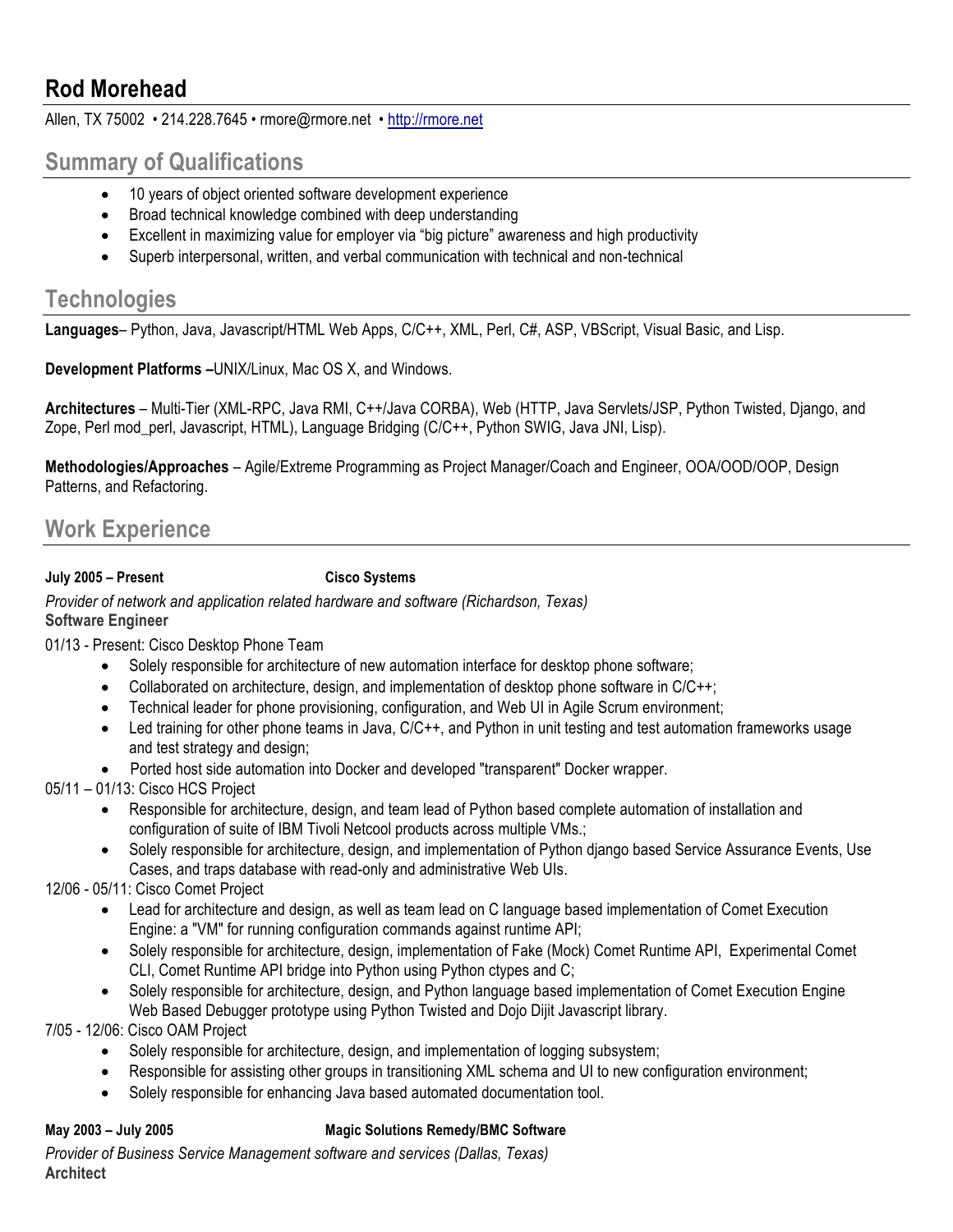Responsible for architecting, refactoring, enhancing, and evolving a complex web based client server application and related tools:

- Responsible for communication and infrastructure improvement including development wiki and exim/GNU mailman based mailing lists to foster effective communication and improve culture;
- Introduced and implemented new concepts for development team include refactoring, XP style Unit Tests, and technical debt avoidance;
- Designed, estimated, documented, created processes and recipes for numerous development tasks;
- Refactored numerous parts of codebase and developed associated JSUnit, CppUnit, and Python programmer tests;
- Key member of team that developed applicant tests, interviewed, and mentored US and India based software development staff.

## **February 2002 – May 2003 epicRealm Inc.**

*Provider of dynamic web caching appliances (Richardson, Texas)* **Senior Software Engineer**

Responsible for architecting and implementing web based client server application and related tools:

Solely responsible for web GUI architecture;

Responsible for research, architecture, and design of new features and functionality for caching appliance;

- Lead developer on web GUI including Perl backend, client/server tiering via XML, and Javascript/HTML browser client;
- Solely responsible for Web GUI automated unit testing (Python PyUnit, Javascript JSUnit, and Perl Test::Unit);

## **November 2001 – February 2002 Insider Marketing & Creative**

*Provider of marketing strategy and creative solutions (Dallas, Texas)*

**Contractor**

- Responsible for implementing web based client server Python/Zope/SQL application and related tools:
- Responsible for design and implementation of dynamic content tool for use by Insider and clients;
- Automated end-to-end processing of trade show web site including extensive SQL schema development, SQL queries, Python scripts, Zope DTML pages, client side JavaScript, and email conduits;
- Solely responsible for automating regression testing (Python PyUnit).

### **May 2001 – November 2001 CoreIntellect**

*Provider of market intelligence and current awareness information (Rockwall, Texas)* Senior **Software** Engineer

Responsible for rearchitecting and refactoring web based client server Java application and related tools:

- Independently refactored GUI application and ported code to multiple platforms making time consuming operations more than 10x faster (Java JFC/Swing);
- Rearchitected server side object cache improving system stability and greatly increasing concurrent user access (Java Servlets/JSP);
- Redesigned XML DTD and associated code reducing network bandwidth needed between application tiers by 30% (XML, Java SAX);
- Solely responsible for reengineering and automating build and regression test process (Java ANT).

#### **September 2000 – May 2001 epicRealm Inc.**

*Provider of worldwide Internet infrastructure services through web caching technology (Richardson, Texas).* **Development Manager**

Responsible for entire web-based configuration application used internally and by epicRealm customers worldwide. Managed 6-10 direct reports and acted as group liaison with software test group, upper management, and customer support.

Successfully managed group through several key issues:

- Wrote white paper on technical issues affecting company with current product and engaged upper management in discussions on how to address these issues;
- Spearheaded short-term customer experience improvement process by applying development resources to critical customer issues resulting in increased customer satisfaction and system stability;
- Personally prototyped and optimized new XML configuration data upload (XML, Java SAX/JDBC/RMI);
- Co-rearchitected Java servlet infrastructure to eliminate redundant code and improve performance (Java Servlets/JDBC);
- Solely responsible for optimization of critical portions of website code resulting in 60x performance increase for some operations (Java Servlets/JDBC).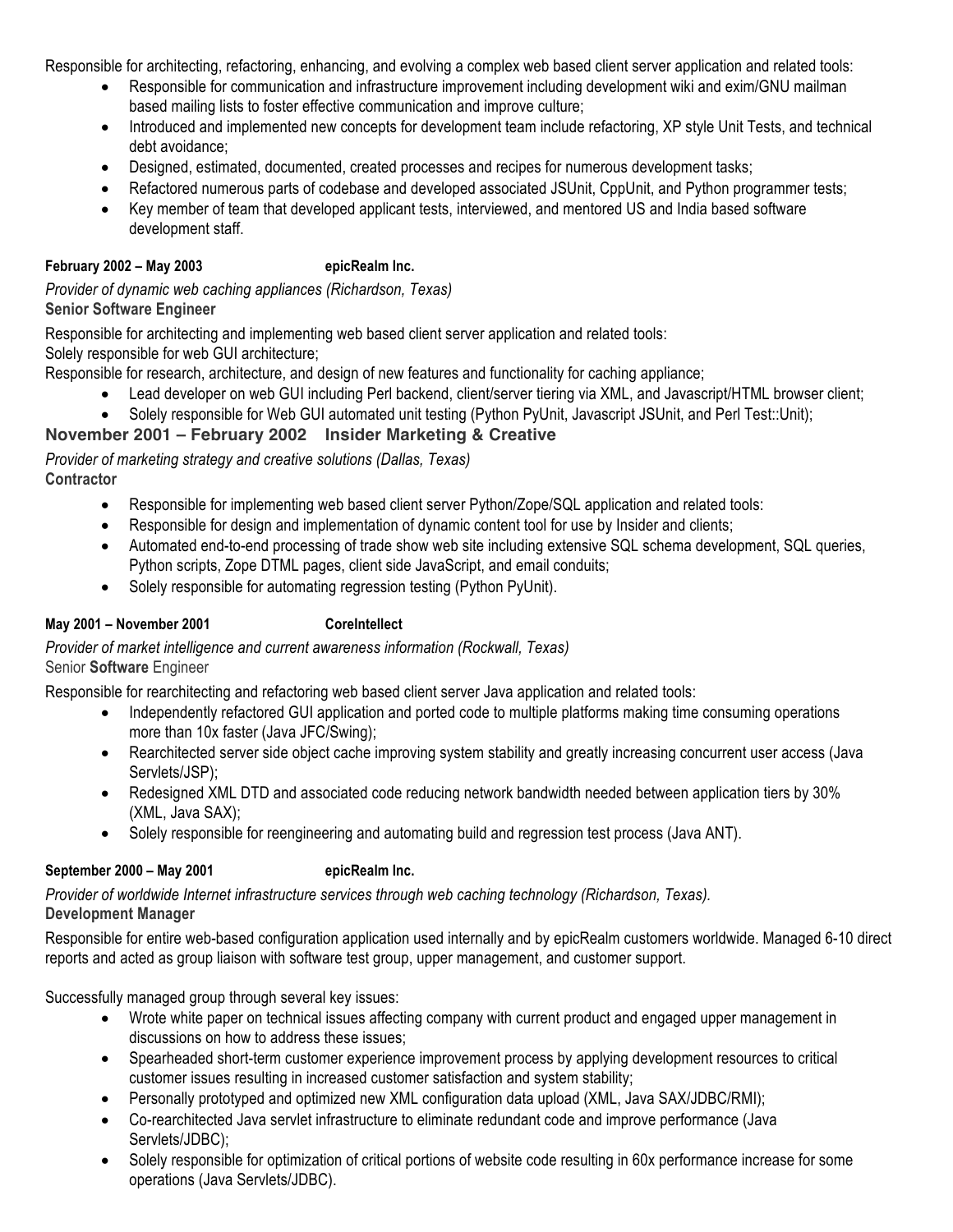#### **February 2000 – September 2000 Emcom Inc.**

*Hi-tech R&D-oriented engineering firm serving WAN performance needs of government and major corporations (Plano, Texas)* **Senior Software Engineer**

Solely responsible for the development of a graphing framework for visualizing network performance:

- Architected designed, built, and debugged framework (Visual C++);
- Converted slow Visual Basic charting scripts to Visual C++ framework;
- Integrated third party graphing toolkits (Olectra Chart 6.0 and gdchart);
- Ported to Linux.

## **July 1999 – February 2000; Contractor; MCI WorldCom**

Responsible for development of enhancements and bug fixes for Client/Server Frame Relay order entry, provisioning, and billing system:

- Lead developer on billing system module (UNIX, C++);
- Corrected numerous issues across large codebase (Windows/Unix, C++, Java);
- Identified and enhanced issues relating to client server communication (Windows/Unix, C++, Java JDBC, CORBA).

## **May 1994 – July 1999 Interleaf Inc.**

### *Provider of document creation, distribution, and management software and services (Waltham, MA)* Member of Technical Staff

As member of corporate development group completed the following UNIX and Win32 projects: 6/98–7/99: Interleaf 7

- Solely responsible for design and implementation of cross platform file library used throughout Interleaf 7's 4 million line codebase to transparently share files between Windows and UNIX (C++);
- Developed embedded web server allowing additional integration of Interleaf 7 (C++/Lisp, HTTP);
- Enhanced cross-platform (Windows/UNIX) drag and drop libraries (C++).

6/97 – 6/98: Interleaf Liaison 2.1:

Solely responsible for modifications which converted application to a 3-tired Java RMI architecture allowing development of applets and lightweight Java client extensions to Liaison:

- Liaison project development lead;
- Enhanced Liaison source code generation tool (OO Design, Python, C++);
- Independently developed RMI support for Liaison API (Java RMI, C++);
- Enhanced RDM server (C++).
- 6/96 6/97: Interleaf Liaison 2.0:

Solely responsible for creation of Liaison source code generation tool, Liaison Java API and enhancements to Liaison RDM Server:

- Proposed and authored new Liaison source code generation tool (OO Design, Python, C++);
- Lead creation of Java, Python, and C++ language APIs (Java JNI, Python, C++);
- Solely responsible for enhancing and supporting Liaison RDM server (C++).

5/94 – 6/96: Interleaf Liaison 1.0 – 1.2:

Created and enhanced the Liaison RDM server:

- Responsible for full lifecycle development from design through multiple production releases (C++);
- Developed prototype for web integration with RDM, that became commercial product (C++, CGI, Apache);
- Added multilingual support (Unicode);
- Collaborated with team to implement and enhance core Liaison functionality (C++).

## **November 1993 – April 1994 Sterling Commerce**

*Sterling Commerce powers global e-business communities with E-Marketplace Solutions, E-Business Integration Solutions and E-Business Consulting.*

## **Level 3 Support Engineer**

Responsible for increasing stability of Connect:Direct e-commerce product (C++, UNIX);

- Significantly improved stability of April 1994 software release (C++);
- Implemented consistent build process and customer patch release process;
- Received seven commendations from direct supervisor for outstanding performance in resolving customer issues.

# **May 1991 – November 1993; Staff Consultant; Interleaf, Inc.**

Responsible for writing proposals, bidding, designing, implementing, and supporting custom software solutions (C, Lisp, UNIX, Windows).